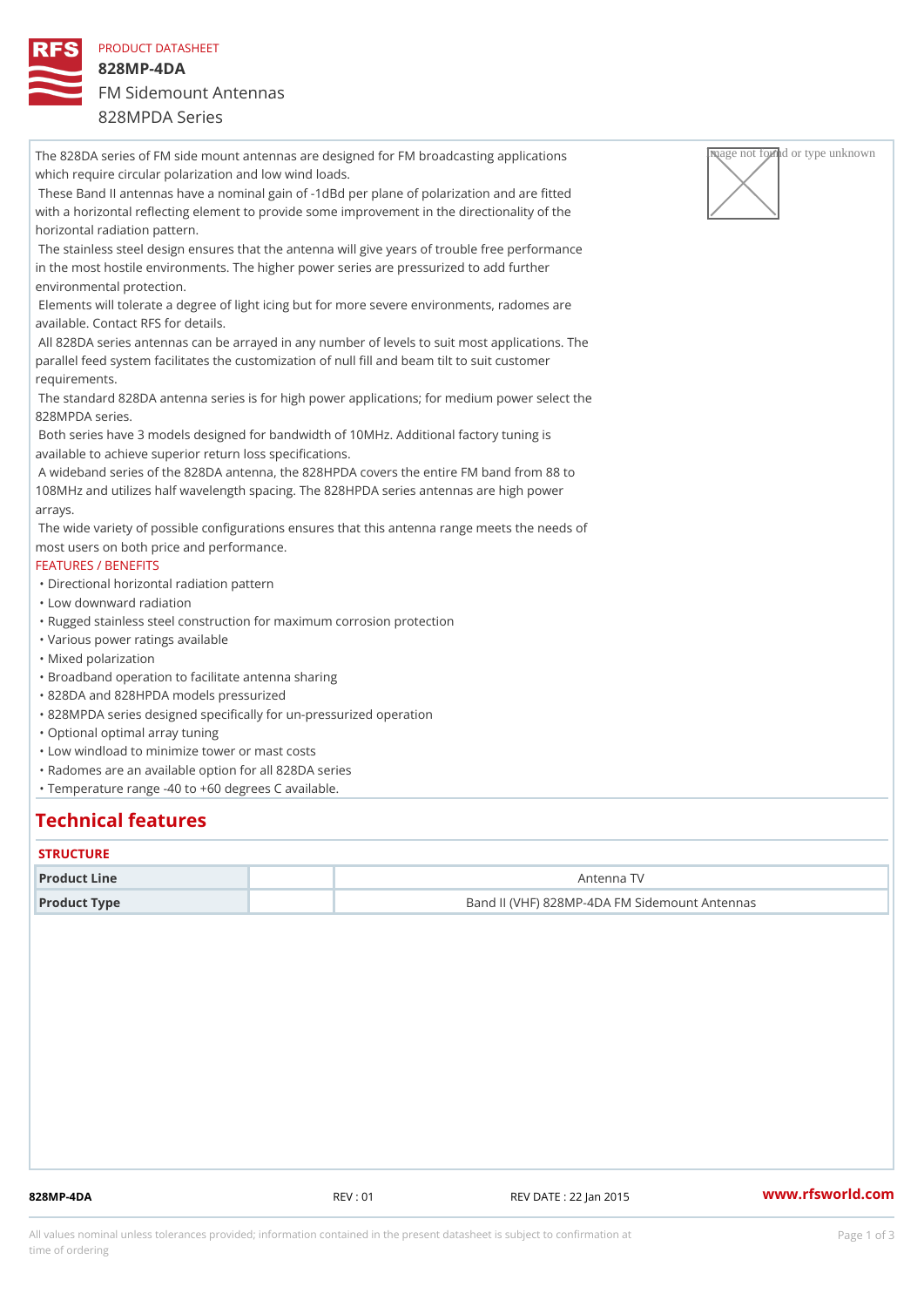## PRODUCT DATASHEET 828MP-4DA FM Sidemount Antennas 828MPDA Series

| ELECTRICAL SPECIFICATIONS                                                                                   |                          |                                                                                                                                                                                          |
|-------------------------------------------------------------------------------------------------------------|--------------------------|------------------------------------------------------------------------------------------------------------------------------------------------------------------------------------------|
| Frequency Range                                                                                             | MHz                      | $88 - 108$                                                                                                                                                                               |
| Operating Frequency RangeMeHz                                                                               |                          | $88 - 98$<br>$94 - 104$<br>$98 - 108$                                                                                                                                                    |
| Polarization                                                                                                |                          | Circular                                                                                                                                                                                 |
| Gain per Plane of Polarizat doBnd                                                                           |                          | 5.61                                                                                                                                                                                     |
| Return Loss                                                                                                 | d B                      | 20 Note 1                                                                                                                                                                                |
| Power Rating                                                                                                | k W                      | 7.5                                                                                                                                                                                      |
| Input/Power Rating Comment                                                                                  |                          | Power ratings are for single input models. Dual input cavity versid<br>ratings. Contact RFS for details. Connector types and impedand<br>customer requirements, contact RFS for details. |
| Impedance (unbalanced)                                                                                      | $\circledcirc$           | 50                                                                                                                                                                                       |
| MECHANICAL SPECIFICATIONS                                                                                   |                          |                                                                                                                                                                                          |
| Number of Levels                                                                                            |                          | $\overline{4}$                                                                                                                                                                           |
| Input Connector                                                                                             |                          | Single element 7-16 DIN<br>Array 7-16 DIN<br>$7/8$ " EIA<br>$1 - 5/8$ $EIA$                                                                                                              |
| Mounting (Standard)                                                                                         | $mm$ (in)                | Brackets for 60mm (2-3/8") pole mount                                                                                                                                                    |
| Effective Area Front (full<br>antenna) No Ice                                                               | $m^2$ (ft <sup>2</sup> ) | 0.05 (0.54) Single Bay                                                                                                                                                                   |
| Effective Area Front (full<br>antenna) with $12.5$ mm $(0.5$ " $\dot{m}$ <sup>2</sup> $(ft2)$<br>Radial Ice |                          | 0.05 (0.54) Single Bay                                                                                                                                                                   |
| Effective Area Side (full antenna)<br>No Ice                                                                |                          | 0.19 (2.04) Single Bay                                                                                                                                                                   |
| Effective Area Side (full antenna)<br>12.5mm (0.5") Radial Ice                                              |                          | 0.19 (2.04) Single Bay                                                                                                                                                                   |
| Weight                                                                                                      | kg(lb)                   | 12 (27) Single Bay                                                                                                                                                                       |
| PACKAGING INFORMATION                                                                                       |                          |                                                                                                                                                                                          |
| Shipping Weight, Kg (lb)                                                                                    | kg(lb)                   | 12()                                                                                                                                                                                     |
|                                                                                                             |                          |                                                                                                                                                                                          |

828MP-4DA REV : 01 REV DATE : 22 Jan 2015 [www.](https://www.rfsworld.com)rfsworld.com